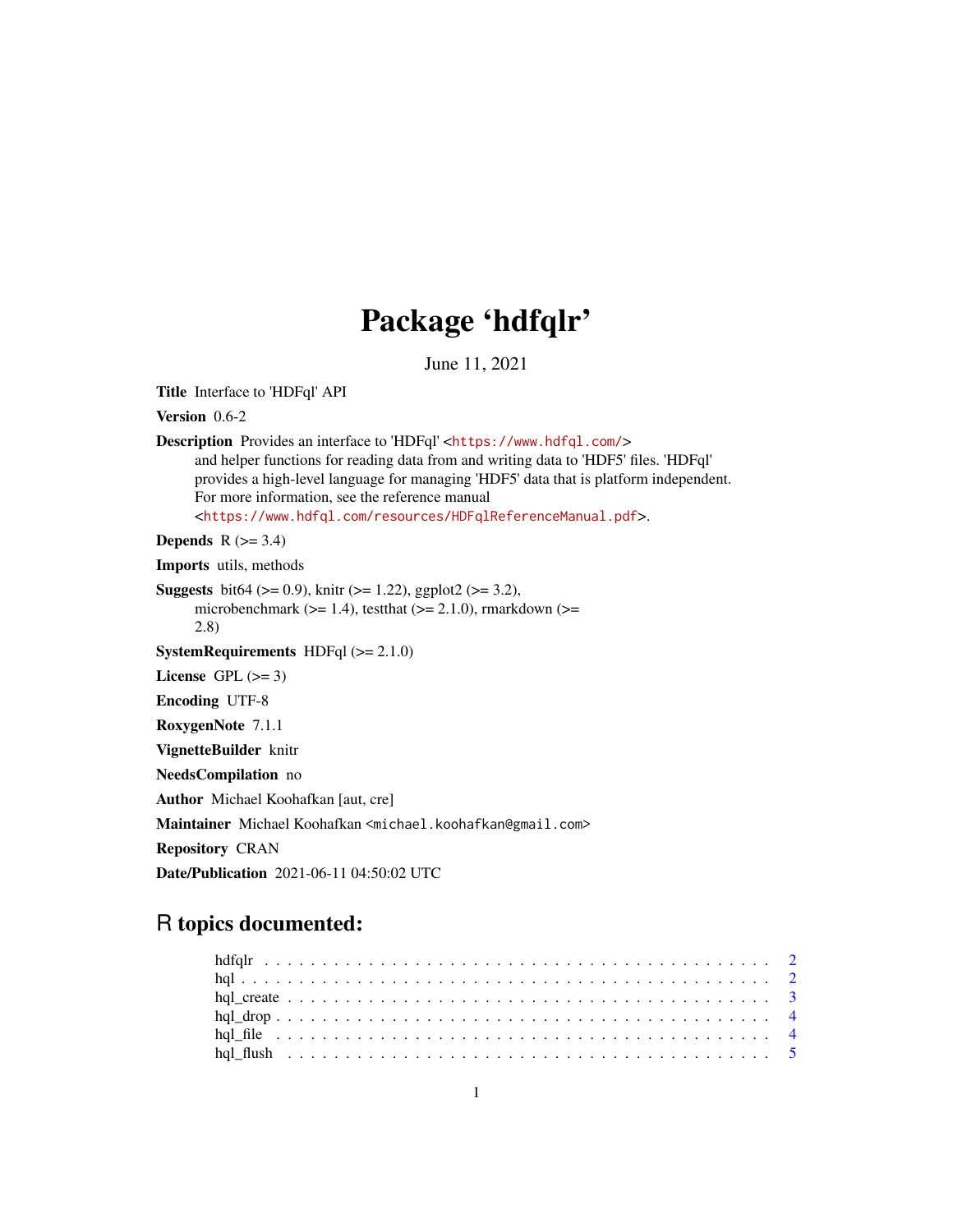<span id="page-1-0"></span>

| Index |  |  |  |  |  |  |  |  |  |  |  |  |  |  |  |  |
|-------|--|--|--|--|--|--|--|--|--|--|--|--|--|--|--|--|
|       |  |  |  |  |  |  |  |  |  |  |  |  |  |  |  |  |
|       |  |  |  |  |  |  |  |  |  |  |  |  |  |  |  |  |
|       |  |  |  |  |  |  |  |  |  |  |  |  |  |  |  |  |
|       |  |  |  |  |  |  |  |  |  |  |  |  |  |  |  |  |

hdfqlr *hdfqlr: an HDF API based on HDFql*

### Description

This package provides an R interface to HDF files using the [HDFql.](https://www.hdfql.com/)

#### Package options

hdfqlr uses the following options () to configure behavior:

• hdfqlr.dir: The HDFql install directory.

Alternatively, the HDFql install directory can be saved to an environment variable HDFQL\_DIR.

#### Author(s)

Maintainer: Michael Koohafkan <michael.koohafkan@gmail.com>

hql *HDFql Wrapper Constants and Functions*

#### Description

Access the constants and functions provided by the HDFql wrapper. The wrapper contents are stored in an environment when the HDFql library is loaded and used internally by hdfqlr to perform operations.

#### Usage

hql

# Format

An object of class environment of length 1.

#### Details

This environment is exported so that users can directly use the HDFql wrapper functions. The intended method of use is to [attach\(\)](#page-0-0) the environment to the search path. For more information on what is provided by the wrapper, consult the [HDFql reference manual.](https://www.hdfql.com/#documentation)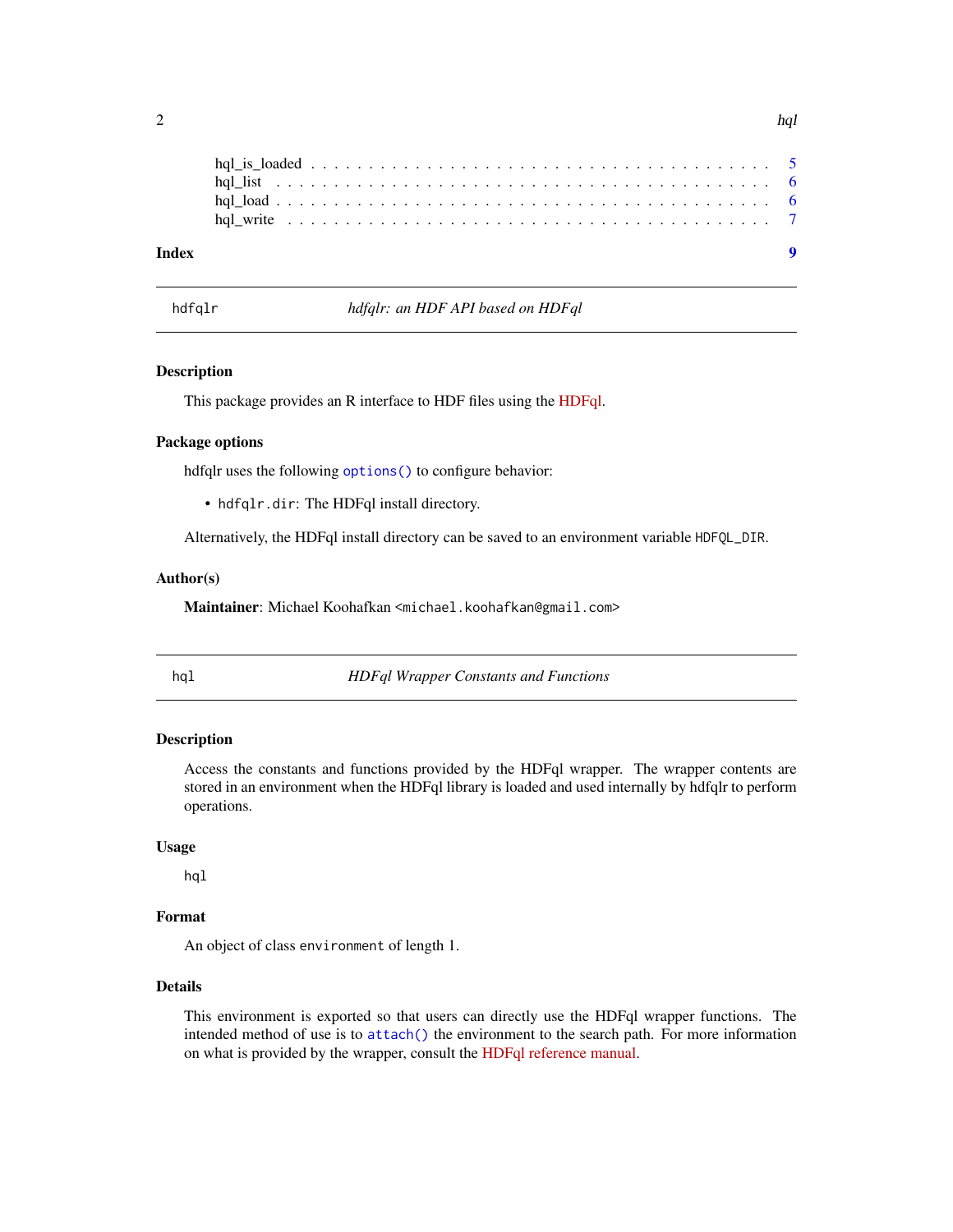# <span id="page-2-0"></span>hql\_create 3

# Examples

## Not run: attach(hql\$wrapper)

## End(Not run)

# hql\_create *Create HDF Files, Datasets or Attribute*

# Description

Create HDF files and groups.

# Usage

hql\_create\_file(file, overwrite = FALSE, parallel = FALSE)

hql\_create\_group(group, overwrite = FALSE)

## Arguments

| file      | The HDF file to create.                                         |
|-----------|-----------------------------------------------------------------|
| overwrite | If TRUE, overwrite existing file, group, attribute, or dataset. |
| parallel  | If TRUE, use parallel capabilities.                             |
| group     | The group to create.                                            |

#### Functions

- hql\_create\_file: Create HDF file.
- hql\_create\_group: Create HDF group.

# Examples

```
if(hql_is_loaded()) {
  tf = tempfile(fileext = ".h5")
  hql_create_file(tf)
  hql_use_file(tf)
  hql_create_group("group1")
 hql_close_file(tf)
}
```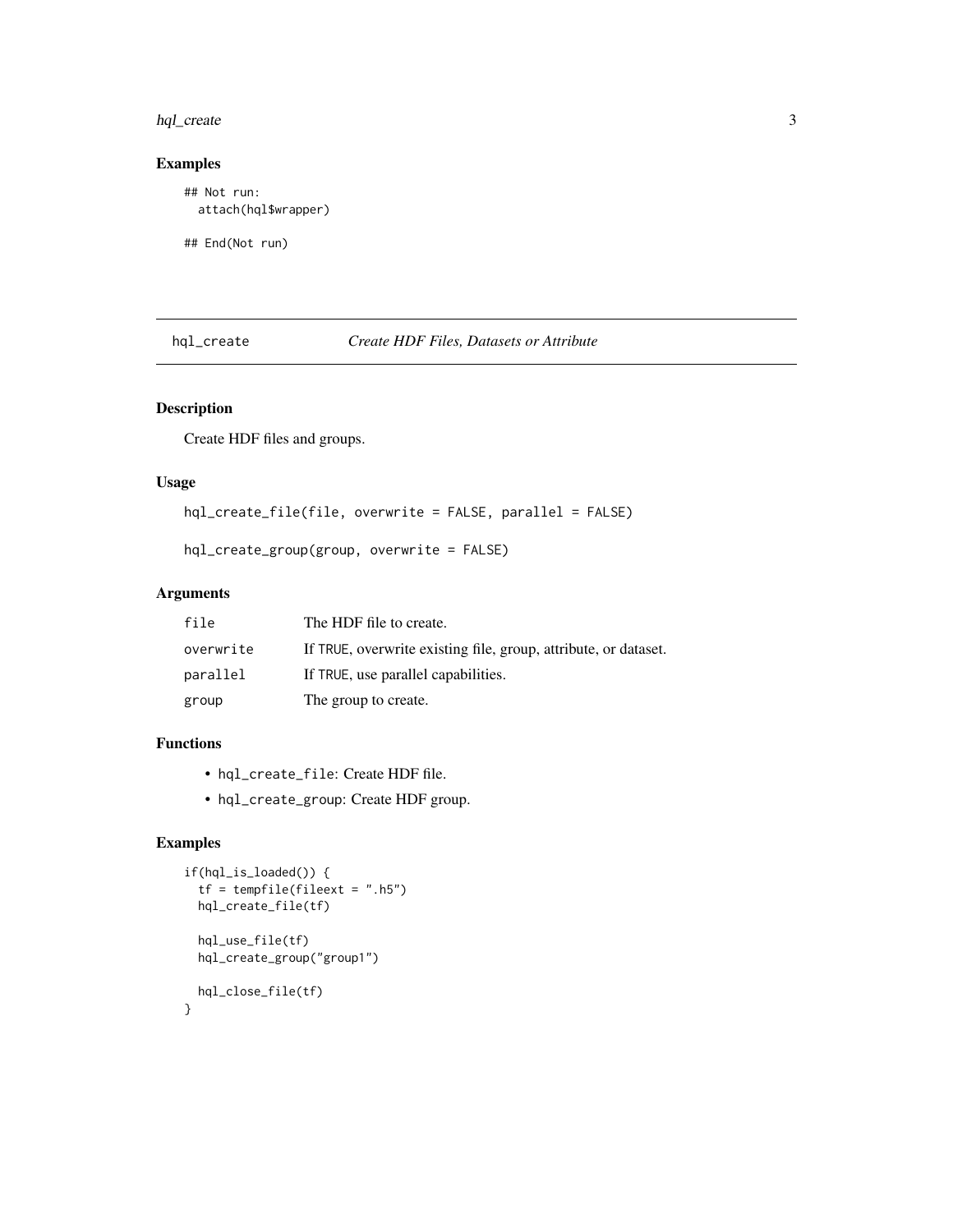<span id="page-3-0"></span>

#### Description

Drop a datset, attribute, or group from an HDF file.

#### Examples

```
if(hql_is_loaded()){
 tf = tempfile(fileext = "h5")hql_create_file(tf)
 hql_use_file(tf)
 x = \text{norm}(10)attr(x, "myattribute") = "some information"hql_write_dataset(x, "mygroup/mydataset")
 hql_drop_attribute("mygroup/mydataset/myattribute")
 hql_drop_dataset("mygroup/mydataset")
 hql_drop_group("mygroup")
 hql_close_file(tf)
}
```
hql\_file *Access HDF Files*

# Description

Open (use) and close HDF files.

#### Usage

hql\_use\_file(file)

hql\_close\_file(file, all = FALSE)

#### Arguments

| file | The HDF file path.                 |
|------|------------------------------------|
| all  | If TRUE, close all open HDF files. |

#### Functions

- hql\_use\_file: Open (use) an HDF file.
- hql\_close\_file: Close an HDF file.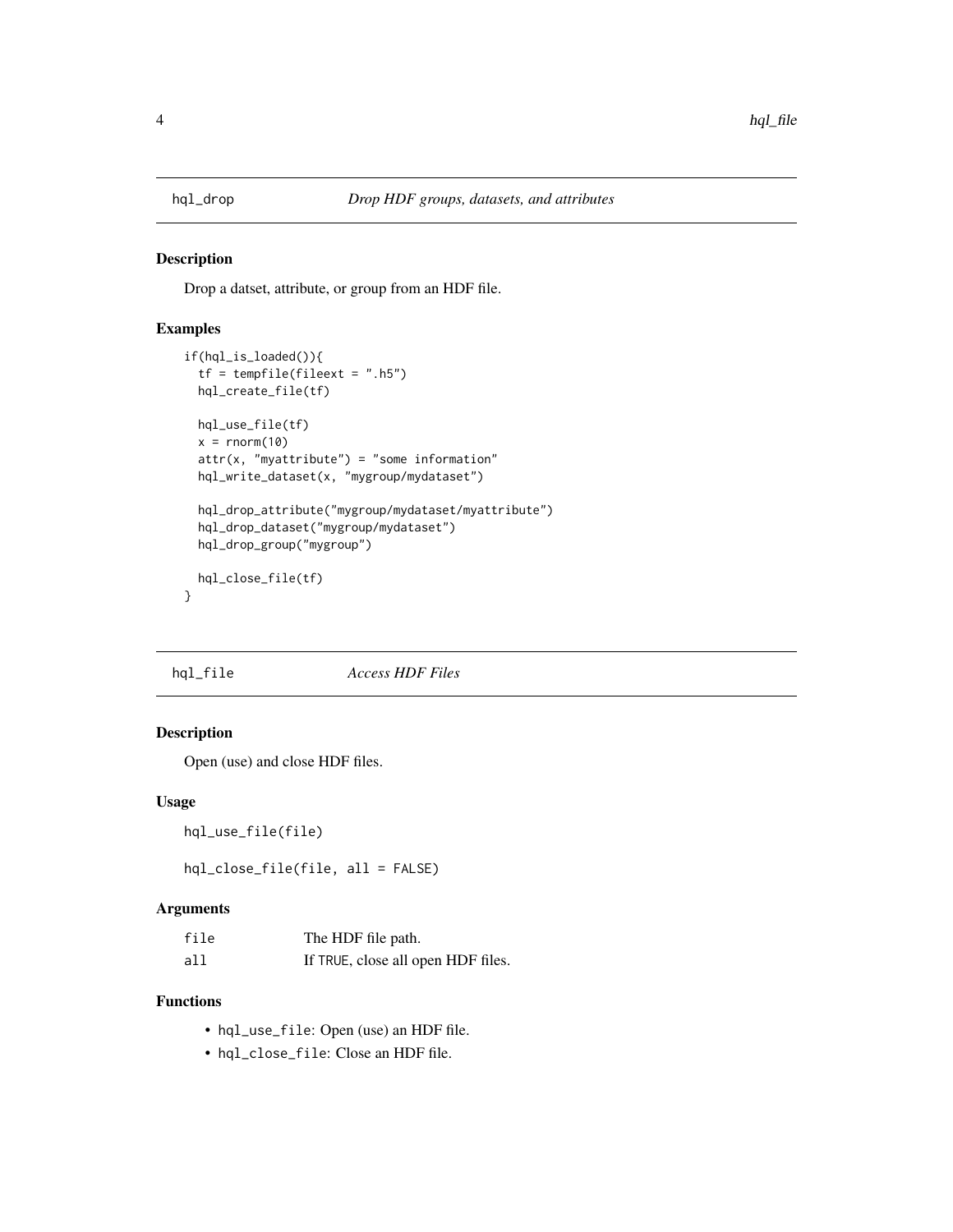#### <span id="page-4-0"></span>hql\_flush 55 to 55 to 55 to 55 to 55 to 55 to 55 to 55 to 55 to 55 to 55 to 55 to 55 to 55 to 55 to 55 to 55 to 55 to 55 to 55 to 55 to 55 to 55 to 55 to 55 to 55 to 55 to 55 to 55 to 55 to 55 to 55 to 55 to 55 to 55 to 55

# Examples

```
if(hql_is_loaded()){
 tf = tempfile(fileext = "h5")hql_create_file(tf)
 hql_use_file(tf)
 hql_flush()
 hql_close_file(tf)
}
```
hql\_flush *Flush HDF Files*

#### Description

Flush HDF file(s) to write buffered data to the disk.

# Usage

hql\_flush(global = TRUE)

#### Arguments

global If TRUE, a global flush is performed and and all open HDF files are flushed. If FALSE, a local flush is performed and only the HDF file currently in use is flushed.

hql\_is\_loaded *HDFql Library Status*

# Description

Check if the HDFql library loaded.

#### Usage

```
hql_is_loaded()
```
#### Value

Logical TRUE if DLLs are found, FALSE otherwise.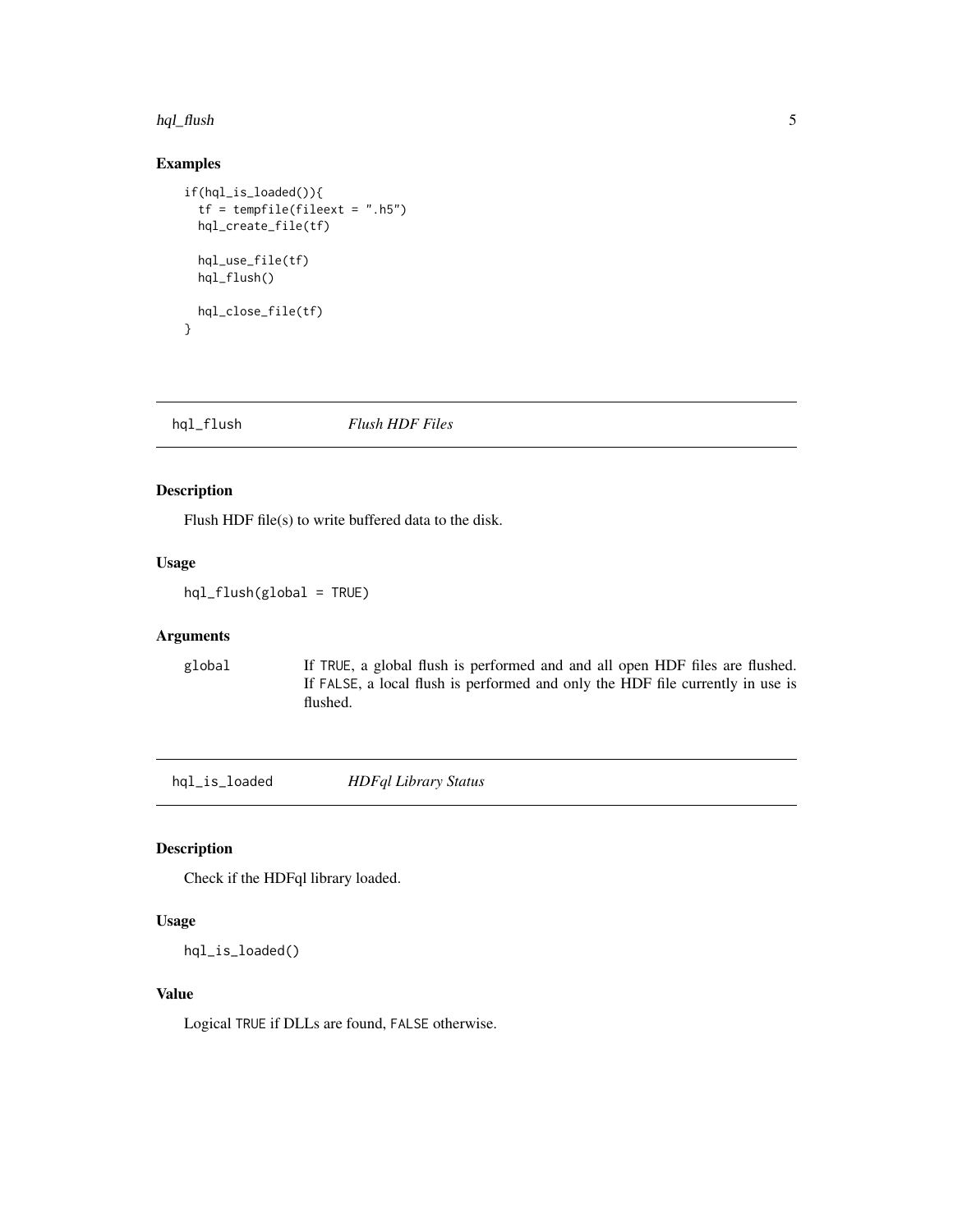<span id="page-5-0"></span>

# Description

List groups, datasets or attribute in an HDF file.

# Usage

```
hql_list_groups(path, recursive = FALSE)
```

```
hql_list_datasets(path, recursive = FALSE)
```
hql\_list\_attributes(path)

# Arguments

| path      | The location of the dataset, attribute, or group within the HDF file. |
|-----------|-----------------------------------------------------------------------|
| recursive | Recursively list child groups or datasets.                            |

#### Value

A vector of paths.

# Functions

- hql\_list\_groups: List groups.
- hql\_list\_datasets: List datasets.
- hql\_list\_attributes: List Attributes

hql\_load *Load HDFql DLLs*

# Description

Load the HDFql library.

# Usage

```
hql_load(path)
```

```
hql_unload()
```
# Arguments

path The path to the HDFql installation.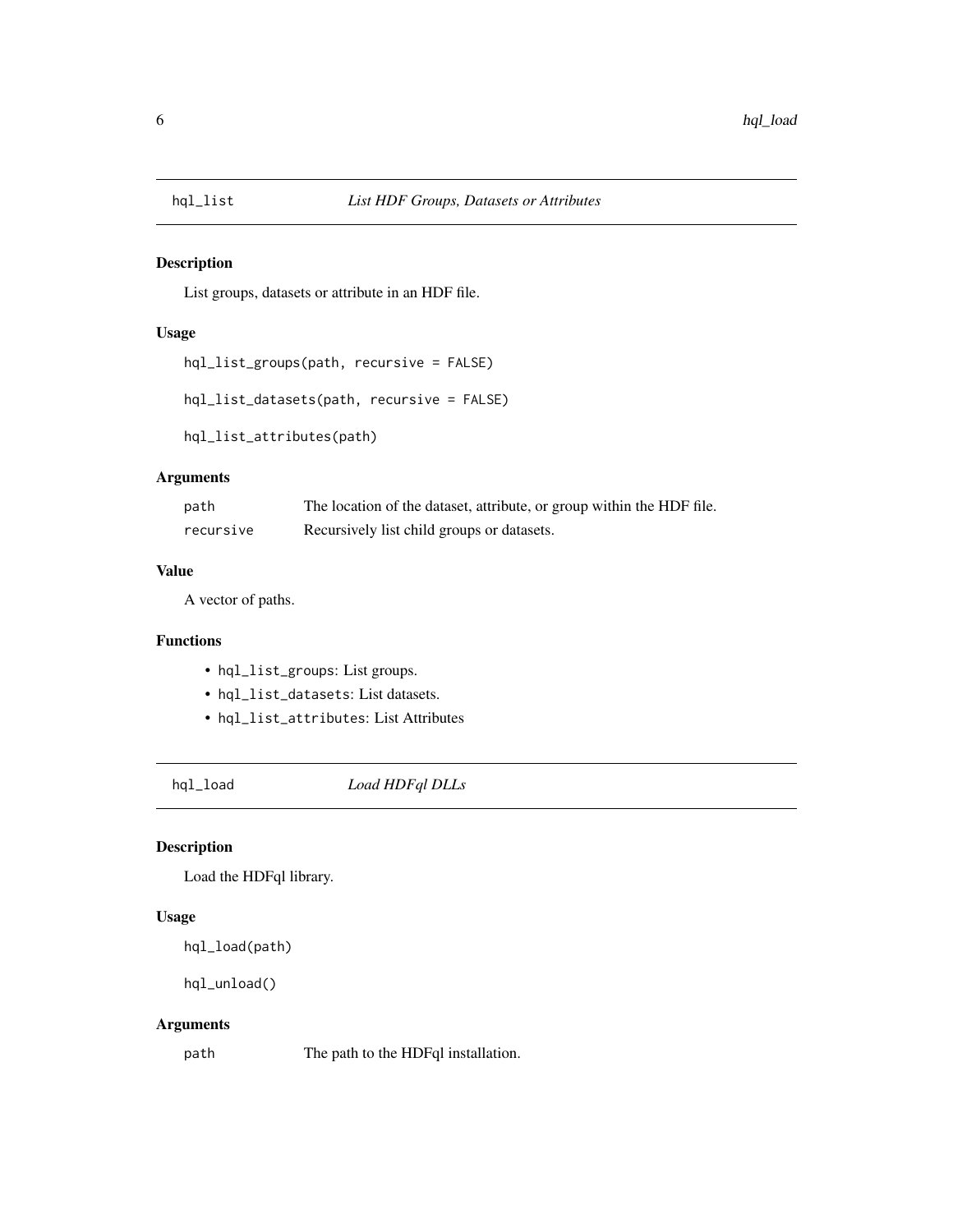#### <span id="page-6-0"></span>hql\_write 7

# Functions

• hql\_unload: Unload HDFql Library.

# hql\_write *Write HDF Dataset or Attribute*

# Description

Write a dataset or attribute to an HDF file.

# Usage

```
hql_write_dataset(
  dataset,
  path,
  include.attributes = TRUE,
  overwrite = FALSE,
 parallel = FALSE
\mathcal{L}hql_write_attribute(attribute, path, overwrite = FALSE, parallel = FALSE)
hql_write_all_attributes(attributes, path, overwrite = FALSE, parallel = FALSE)
```
#### Arguments

| dataset            | The dataset to write. The object must be coercible to an array.        |
|--------------------|------------------------------------------------------------------------|
| path               | The location within the HDF file to write the dataset or attribute(s). |
| include.attributes |                                                                        |
|                    | If TRUE, write the dataset attributes.                                 |
| overwrite          | If TRUE, overwrite existing dataset or attribute.                      |
| parallel           | Use parallel processing functionality.                                 |
| attribute          | The attribute to write.                                                |
| attributes         | A list of attributes to write.                                         |

# Functions

- hql\_write\_dataset: Write a dataset to an HDF file.
- hql\_write\_attribute: Write an attribute to an HDF file.
- hql\_write\_all\_attributes: Write multiple attributes to an HDF file.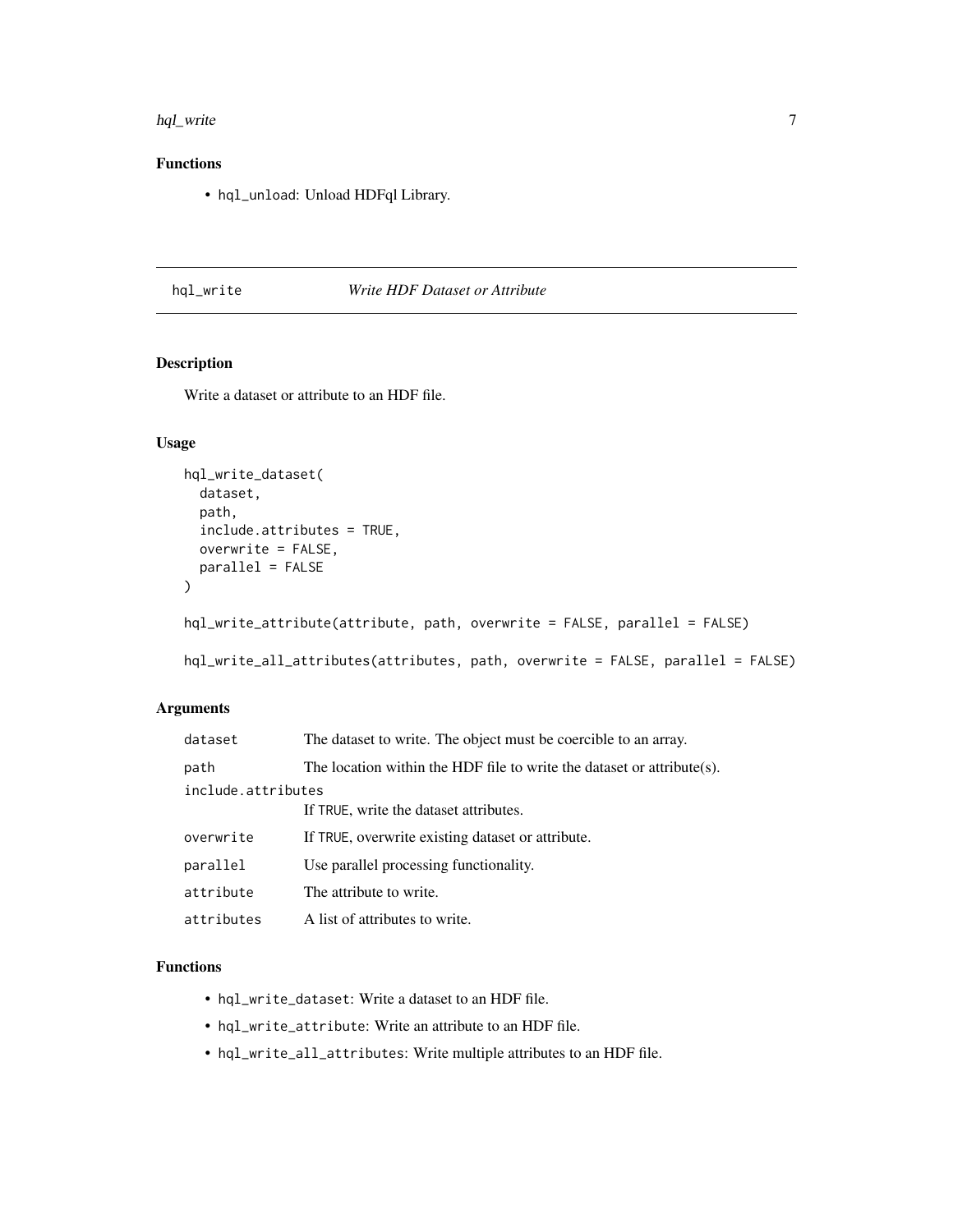# Examples

```
if(hql_is_loaded()){
  tf = tempfile(fileext = ".h5")
 hql_create_file(tf)
 hql_use_file(tf)
  x = matrix(rnorm(100), nrow = 20)hql_write_dataset(x, "dataset0")
  hql_write_attribute("normal", "dataset0/dist")
 y = month.name
 attr(y, "abbreviation") = month.abb
 hql_write_dataset(y, "group1/dataset1")
 hql_close_file(tf)
}
```